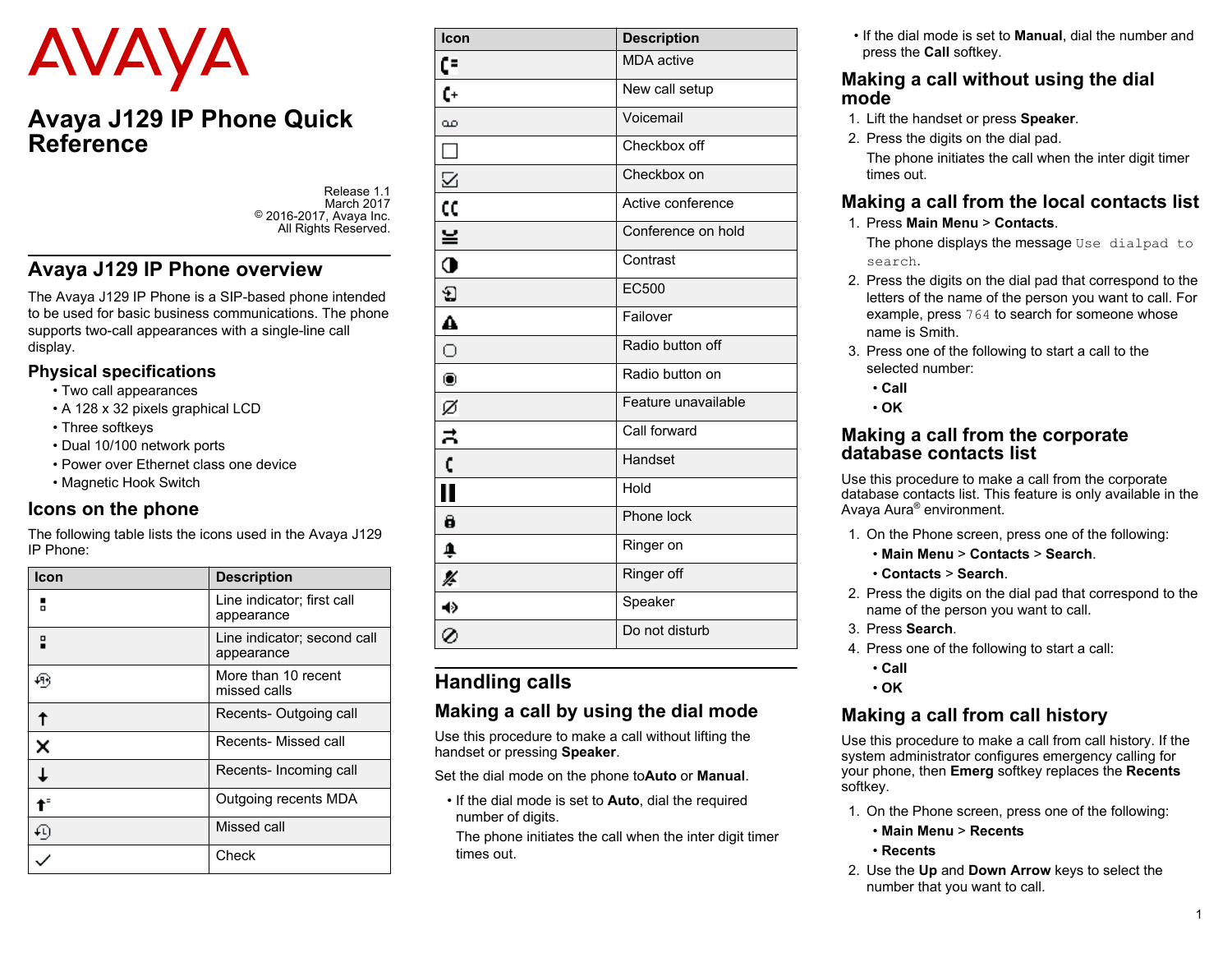- 3. Press one of the following to start a call:
	- **Call**
	- **OK**

## **Making an emergency call**

Do one of the following:

- On the Phone screen, press **Emerg** softkey, and again press **Emerg** when the phone prompts for confirmation.
- Dial the emergency number by using the dial pad.

## **Making an attended transfer**

An attended transfer is when you put an active call on hold and establish a second call with the call-transfer recipient before transferring the call.

- 1. While on the first call, press the **Transfer** softkey.
- 2. Do one of the following:
	- Use the keypad to dial the number to which you want to transfer the call .
	- Call the person from the **Contacts** list or the **Recents** list.

The first call is put on hold, and the recipient's phone starts ringing.

3. Press the **Complete** softkey after the recipient answers the call.

The phone transfers the call to the selected number.

## **Making an unattended transfer**

An unattended transfer is when you transfer an active call without establishing a call with the call-transfer recipient.

- 1. While on the first call, press the **Transfer** softkey.
- 2. Do one of the following:
	- Use the keypad to dial the number to which you want to transfer the call.
	- Call the person from the **Contacts** list or the **Recents** list.

The first call is put on hold, and the recipient's phone starts ringing.

3. To complete the transfer, press the **Complete** softkey. The phone transfers the call to the selected number. If the called party does not answer the call, then the unanswered call returns to your phone as a recalled transfer call.

# **Making an international call**

E.164 is a standard format of international public telephone numbering. An E.164 number can have up to 15 digits and is preceded by a plus sign (+). Use the following procedure to dial an E.164 number.

- 1. Long press the **0** key to display the plus sign (+).
- 2. Dial the number that you want to call.

# **Using call forwarding**

# **Activating and deactivating call forward**

Use this procedure to forward incoming calls to a specified number.

In the IP Office environment, this feature is supported using short code dialing. Contact your system administrator for the list of short codes.

Ensure that the system administrator enables Call Forward features for your extension.

- 1. Press **Main Menu** > **Features**.
- 2. Use the **Down Arrow** key to go to one of the following Call Forward screens.
	- Call Fwd
	- Call Forward-Busy
	- Call Forward-No Answer
- 3. Press **Select** or **OK**.
- 4. In the **Destination** field, enter the number where you want to forward the incoming calls.
- 5. Press **Save** or **OK**.

The phone generates a confirmation tone and returns to the Features menu.

6. To deactivate any of the Call Forward feature, go to the respective screen and press **Select** or **OK**.

# **Managing conference calls**

#### **Adding a person to an active call**

Use this procedure to add participants to an active call to set up a conference call.

You must be on a call to initiate a conference call.

- 1. During a call, on the Phone screen, press **Conf**. The phone puts the second call on hold.
- 2. To make a call to a third participant, do one of the following:
	- Dial the phone number by using the dial pad.
	- Call the person from the **Contacts** list or from the **Recents** list
	- Redial the last dialed number by using the **Redial** softkey.
	- The third participant answers the call.

3. Press the **Join** softkey.

4. To add another person, press **Add** and repeat steps 3 and 4.

In IP Office environment, the **Add** softkey is not available. Therefore, the conference is hosted on the phone and only three participants are supported.

# **Managing contacts**

## **Adding a new contact**

Use this procedure to add a contact to the phone. You can save a maximum of 250 contacts.

- 1. Do one of the following:
	- If there is no contact in the contacts list, press **Contacts** > **New** or press **Main Menu** > **Contacts** > **New**.
	- If there is at least one contact in the contacts list, press **Contacts** > **More** > **New** or press **Main Menu** > **Contacts** > **More** > **New**.
- 2. Use the dial pad to enter the name.
	- Press the number key that corresponds to the letter or number that you want to enter.
	- If the characters are on the same key, pause before entering the next character.
	- To enter a space, press 0.
	- Enter the remaining letters or numbers.
	- To enter a symbol, press **More** > **Symbol**. Use the navigation arrows to highlight the symbol that you want to enter and press **Insert**.
	- To delete the last character, press the **Bksp** softkey.
- 3. Enter the number.

The contact number can include uppercase and lowercase letters, numbers 0-9, and special symbols, such as comma  $($ , $)$ , plus  $($ + $)$ , and dot  $($ . $)$ .

4. Press **Save**.

# **Searching for a contact**

Use this procedure to search contacts from the local contacts list or enterprise directory. However, in IP Office environment, you can search for a contact only from the local contacts list.

- 1. To search for a contact from the local contacts, do the following:
	- a. Press **Main Menu** > **Contacts**.

The phone displays the message Use dialpad to search.